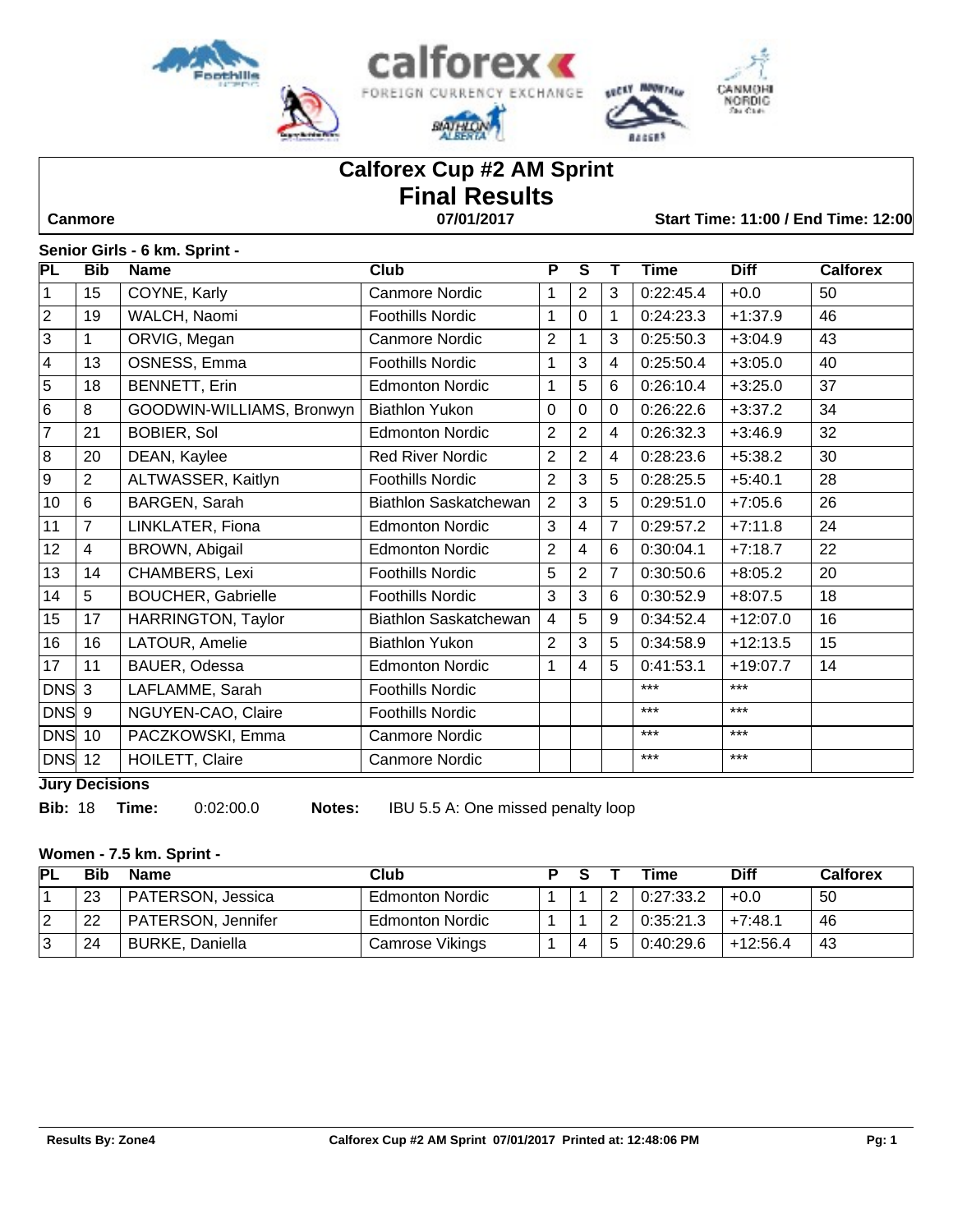#### **Men - 10 km. Sprint -**

| ГPL       | Bib | <b>Name</b>             | Club                   |   | Time      | <b>Diff</b> | <b>Calforex</b> |
|-----------|-----|-------------------------|------------------------|---|-----------|-------------|-----------------|
|           | 27  | <b>ECCLESTON, Sasha</b> | <b>Camrose Vikings</b> | ົ | 0:38:16.5 | $+0.0$      | 50              |
| $ DNS$ 25 |     | NOVAK, Grant            | Rocky Mountain Racers  |   | ***       | ***         |                 |
| $ DNS$ 26 |     | ARENDZ, Mark            | Rocky Mountain Racers  |   | ***       | $***$       |                 |

## **Junior Men - 10 km. Sprint -**

| <b>PL</b>      | <b>Bib</b> | <b>Name</b>              | Club                    |          |   | Time      | Diff      | Calforex |
|----------------|------------|--------------------------|-------------------------|----------|---|-----------|-----------|----------|
|                | 30         | Taii<br>MANN.            | <b>Edmonton Nordic</b>  | -2       | 4 | 0:40:38.1 | $+0.0$    | 50       |
| $\overline{2}$ | 29         | <b>MACDONELL, Curtis</b> | <b>Foothills Nordic</b> | - 2<br>ے | 6 | 0:44:54.8 | $+4:16.7$ | 46       |
| DNS            | 28         | PLAMONDON-DUMONT, Louis  | Courcelette             |          |   | ***       | ***       |          |

#### **Masters Men - 6 km. Sprint -**

| PL              | <b>Bib</b> | <b>Name</b>               | Club                    | P              | S              |   | Time      | <b>Diff</b> | <b>Calforex</b> |
|-----------------|------------|---------------------------|-------------------------|----------------|----------------|---|-----------|-------------|-----------------|
|                 | 39         | KLOTZ, Farley             | <b>Foothills Nordic</b> | 0              | 3              | 3 | 0:21:36.7 | $+0.0$      | 50              |
| $\overline{2}$  | 36         | <b>BORGLUM, Brian</b>     | <b>Foothills Nordic</b> | 1              | $\overline{4}$ | 5 | 0:25:33.3 | $+3:56.6$   | 46              |
| 3               | 35         | PETROV, Andrei            | <b>Edmonton Nordic</b>  | 1              | 5              | 6 | 0:26:20.6 | $+4:43.9$   | 43              |
| $\overline{4}$  | 43         | STEPHEN, Bruce            | <b>Foothills Nordic</b> | 1              | $\overline{4}$ | 5 | 0:26:28.1 | $+4:51.4$   | 40              |
| 5               | 41         | TEW, Ryan                 | Hinton Biathlon         | 2              | $\overline{4}$ | 6 | 0:27:02.3 | $+5:25.6$   | 37              |
| 6               | 32         | DREIMAN, Chester          | Colorado Biathlon Club  | 2              | $\overline{4}$ | 6 | 0:28:37.2 | $+7:00.5$   | 34              |
| $\overline{7}$  | 40         | DESAULNIERS, Jeannot      | Hinton Biathlon         | $\overline{2}$ | 5              | 7 | 0:29:03.1 | $+7:26.4$   | 32              |
| 8               | 33         | FORER, Douglas            | <b>Edmonton Nordic</b>  | 2              | 3              | 5 | 0:29:17.3 | $+7:40.6$   | 30              |
| 9               | 34         | KUDRYK, Mark              | <b>Fast and Fossil</b>  | 1              | $\overline{4}$ | 5 | 0:35:23.6 | $+13:46.9$  | 28              |
| 10 <sup>1</sup> | 31         | MERKOWSKY, Alan           | Saskatoon Nordic        | 1              | $\overline{4}$ | 5 | 0:41:26.3 | $+19:49.6$  | 26              |
| <b>DNS</b> 37   |            | <b>BEREZOWSKI, Lester</b> | <b>Foothills Nordic</b> |                |                |   | $***$     | $***$       |                 |
| <b>DNS</b> 38   |            | BANMAN, Duane             | Biathlon Saskatchewan   |                |                |   | $***$     | $***$       |                 |
| $DNS$ 42        |            | SKARSGARD, Andrew         | <b>Foothills Nordic</b> |                |                |   | $***$     | $***$       |                 |

## **Masters Women - 6 km. Sprint -**

| PL | Bib | <b>Name</b>           | Club                    |   |        |   | Time      | Diff      | Calforex |
|----|-----|-----------------------|-------------------------|---|--------|---|-----------|-----------|----------|
|    | 44  | HUTCHISON, Jacqueline | <b>Fast and Fossil</b>  |   | ∠      |   | 0:30:34.5 | $+0.0$    | 50       |
| 2  | 46  | HALL, Deborah         | <b>Foothills Nordic</b> |   | ີ<br>ັ |   | 0:30:55.7 | $+21.2$   | 46       |
| 3  | 45  | MACCULLOCH, Lynette   | <b>Foothills Nordic</b> | ⌒ | 3      | 6 | 0:36:47.8 | $+6:13.3$ | 43       |

## **Youth Women - 6 km. Sprint -**

| <b>PL</b> | <b>Bib</b> | <b>Name</b>           | Club                         | Р        |   |   | Time      | <b>Diff</b> | <b>Calforex</b> |
|-----------|------------|-----------------------|------------------------------|----------|---|---|-----------|-------------|-----------------|
|           | 49         | HAWKINS, Gabrielle    | <b>Canmore Nordic</b>        |          | 3 | 4 | 0:24:25.1 | $+0.0$      | 50              |
| 2         | 53         | DEUCHAR, Ashley       | <b>Foothills Nordic</b>      | $\Omega$ |   |   | 0:25:03.5 | $+38.4$     | 46              |
| 3         | 47         | STADNYK, Hanne        | <b>Biathlon Saskatchewan</b> | $\Omega$ | 3 | 3 | 0:25:27.2 | $+1:02.1$   | 43              |
| 4         | 52         | <b>BURKE, Calista</b> | Canmore nordic               | $\Omega$ | 4 | 4 | 0:26:31.7 | $+2:06.6$   | 40              |
| 5         | 51         | <b>BARGEN, Chloe</b>  | <b>Biathlon Saskatchewan</b> |          |   | 2 | 0:27:01.4 | $+2:36.3$   | 37              |
| 6         | 48         | DAVIDSON, Emily       | <b>Birch Mountain Sports</b> | 2        | 4 | 6 | 0:31:34.1 | $+7:09.0$   | 34              |
|           | 50         | GILLESPIE, Heather    | Biathlon Saskatchewan        | 3        | 2 | 5 | 0:34:13.0 | $+9:47.9$   | 32              |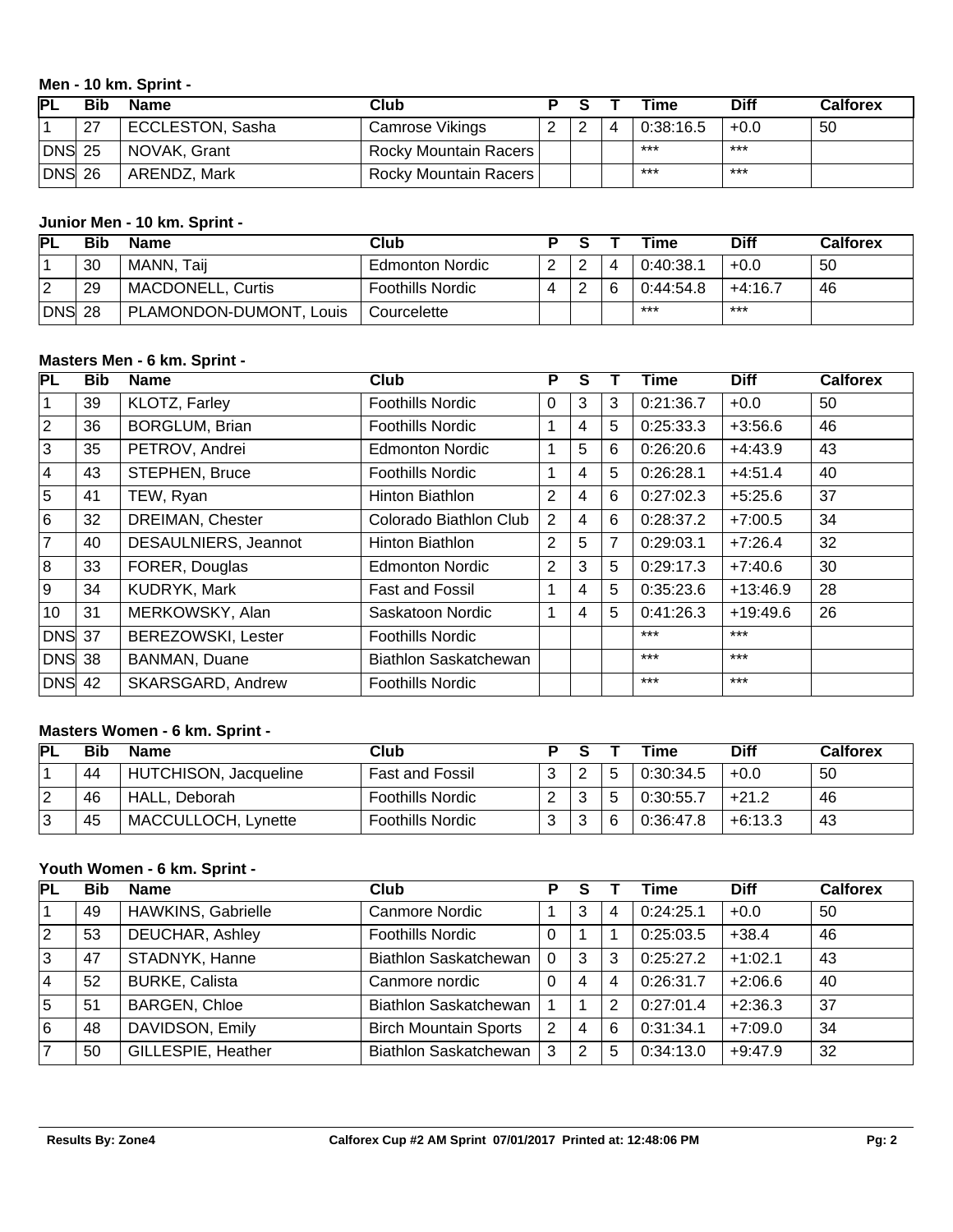## **Youth Men - 7.5 km. Sprint -**

| PL              | <b>Bib</b> | <b>Name</b>       | Club                    | Р | S              |                | Time      | <b>Diff</b> | <b>Calforex</b> |
|-----------------|------------|-------------------|-------------------------|---|----------------|----------------|-----------|-------------|-----------------|
|                 | 66         | PULLISHY, Michael | <b>Foothills Nordic</b> |   | 3              | 4              | 0:24:55.3 | $+0.0$      | 50              |
| $\overline{2}$  | 61         | GOBEIL, Jerome    | Calgary Biathlon Racers |   | 1              | $\overline{2}$ | 0:25:24.5 | $+29.2$     | 46              |
| 3               | 63         | GREEN, Michio     | Biathlon Saskatchewan   | 2 | $\overline{2}$ | $\overline{4}$ | 0:27:12.5 | $+2:17.2$   | 43              |
| 4               | 62         | LINKLATER, Wynn   | <b>Edmonton Nordic</b>  | 3 |                | 4              | 0:28:23.5 | $+3:28.2$   | 40              |
| 5               | 60         | NEUHAUS, Will     | Canmore Nordic          | 2 |                | 3              | 0:28:47.8 | $+3:52.5$   | 37              |
| 6               | 55         | ROYER, Nolan      | Biathlon Saskatchewan   |   | $\overline{1}$ | $\overline{2}$ | 0:28:56.1 | $+4:00.8$   | 34              |
| $\overline{7}$  | 54         | KUNTZ, Nathan     | Biathlon Saskatchewan   | 4 | 2              | 6              | 0:30:06.0 | $+5:10.7$   | 32              |
| 8               | 59         | ADEL, Liam        | <b>Biathlon Yukon</b>   | 2 | $\overline{4}$ | 6              | 0:30:33.9 | $+5:38.6$   | 30              |
| 9               | 57         | REID, Francis     | <b>Biathlon Yukon</b>   | 3 |                | 4              | 0:31:00.2 | $+6:04.9$   | 28              |
| 10              | 65         | MITCHELL, Ian     | <b>Red River Nordic</b> | 2 | $\overline{4}$ | 6              | 0:31:35.8 | $+6:40.5$   | 26              |
| 11              | 58         | STEPAN, Jakub     | Camrose Vikings         | 2 | 5              | 7              | 0:33:21.4 | $+8:26.1$   | 24              |
| 12 <sup>2</sup> | 56         | LEMAY, Bowen      | <b>Red River Nordic</b> |   | 5              | 6              | 0:35:29.4 | $+10:34.1$  | 22              |
| <b>DNS</b> 64   |            | GERVAIS, Olivier  | <b>Biathlon Ontario</b> |   |                |                | $***$     | $***$       |                 |

## **Senior Boys - 6 km. Sprint -**

| PL             | <b>Bib</b> | <b>Name</b>             | <b>Club</b>             | P              | $\overline{\mathsf{s}}$ | т              | <b>Time</b> | <b>Diff</b> | <b>Calforex</b> |
|----------------|------------|-------------------------|-------------------------|----------------|-------------------------|----------------|-------------|-------------|-----------------|
| $\mathbf{1}$   | 84         | DRAPER, Jake            | <b>Biathlon Yukon</b>   | $\overline{2}$ | 1                       | 3              | 0:20:21.9   | $+0.0$      | 50              |
| $\overline{2}$ | 75         | BERG, Finn              | Calgary Biathlon Racers | $\mathbf 0$    | $\overline{2}$          | $\overline{2}$ | 0:20:24.7   | $+2.8$      | 46              |
| $\overline{3}$ | 71         | ROGANS, Cory            | <b>Foothills Nordic</b> | 3              | $\mathbf{1}$            | $\overline{4}$ | 0:21:13.1   | $+51.2$     | 43              |
| 4              | 86         | LUMBY, Logan            | <b>Foothills Nordic</b> | $\overline{2}$ | $\overline{4}$          | 6              | 0:21:19.6   | $+57.7$     | 40              |
| $\overline{5}$ | 93         | PLETZ, Logan            | Biathlon Saskatchewan   | 3              | $\overline{4}$          | $\overline{7}$ | 0:21:45.0   | $+1:23.1$   | 37              |
| 6              | 69         | MILLS, Joseph           | <b>Foothills Nordic</b> | 0              | $\overline{2}$          | $\overline{2}$ | 0:21:49.9   | $+1:28.0$   | 34              |
| $\overline{7}$ | 94         | LOVSTROM, Reid          | <b>Foothills Nordic</b> | 3              | 3                       | 6              | 0:22:02.6   | $+1:40.7$   | 32              |
| 8              | 89         | CHAMPAGNE, Xavier       | Calgary Biathlon Racers | $\mathbf{3}$   | $\mathbf 0$             | 3              | 0:22:09.5   | $+1:47.6$   | 30              |
| 9              | 77         | DOWN, Brett             | Biathlon Saskatchewan   | $\overline{2}$ | $\overline{4}$          | 6              | 0:22:14.3   | $+1:52.4$   | 28              |
| 10             | 80         | SAUNDERS, Devin         | Camrose Vikings         | 1              | 3                       | $\overline{4}$ | 0:22:51.4   | $+2:29.5$   | 26              |
| 11             | 90         | <b>GAUTHIER, Simon</b>  | <b>Foothills Nordic</b> | $\overline{2}$ | $\overline{4}$          | 6              | 0:22:59.3   | $+2:37.4$   | 24              |
| 12             | 91         | BARGEN, Aron            | Biathlon Saskatchewan   | 1              | $\overline{2}$          | 3              | 0:23:09.3   | $+2:47.4$   | 22              |
| 13             | 92         | ROMANZIN, Garrett       | Calgary Biathlon Racers | 1              | 3                       | $\overline{4}$ | 0:23:16.9   | $+2:55.0$   | 20              |
| 14             | 68         | HOLLAND, Lance          | <b>Canmore Nordic</b>   | 0              | $\overline{4}$          | $\overline{4}$ | 0:23:22.2   | $+3:00.3$   | 18              |
| 15             | 85         | KELLY, Kieran           | Calgary Biathlon Racers | 3              | 3                       | 6              | 0:23:30.3   | $+3:08.4$   | 16              |
| 16             | 76         | EYRE, Gareth            | <b>Foothills Nordic</b> | $\overline{2}$ | $\overline{2}$          | $\overline{4}$ | 0:23:41.2   | $+3:19.3$   | 15              |
| 17             | 72         | MALKINSON, Sam          | <b>Foothills Nordic</b> | 1              | $\mathbf{1}$            | $\overline{2}$ | 0:23:47.4   | $+3:25.5$   | 14              |
| 18             | 81         | THOROGOOD, Tynan        | Calgary Biathlon Racers | 1              | $\mathbf{1}$            | $\overline{2}$ | 0:24:26.6   | $+4:04.7$   | 13              |
| 19             | 74         | LINKLATER, Callum       | <b>Edmonton Nordic</b>  | 1              | $\mathbf{1}$            | $\overline{2}$ | 0:24:45.1   | $+4:23.2$   | 12              |
| 20             | 88         | MERKOWSKY, Cameron      | Saskatoon Nordic        | $\overline{c}$ | $\overline{3}$          | 5              | 0:25:41.9   | $+5:20.0$   | 10              |
| 21             | 70         | ADEL, Aidan             | <b>Biathlon Yukon</b>   | 3              | $\overline{3}$          | 6              | 0:25:54.4   | $+5:32.5$   | 8               |
| 22             | 67         | TAYLOR, Jake            | <b>Edmonton Nordic</b>  | $\overline{4}$ | $\overline{\mathbf{4}}$ | 8              | 0:26:31.2   | $+6:09.3$   | $\overline{7}$  |
| 23             | 83         | <b>GROENEVELD, Will</b> | Calgary Biathlon Racers | 3              | 3                       | 6              | 0:27:03.6   | $+6:41.7$   | 6               |
| 24             | 78         | WINDSOR, Brady          | Biathlon Saskatchewan   | $\overline{2}$ | $\overline{\mathbf{4}}$ | 6              | 0:27:26.6   | $+7:04.7$   | 5               |